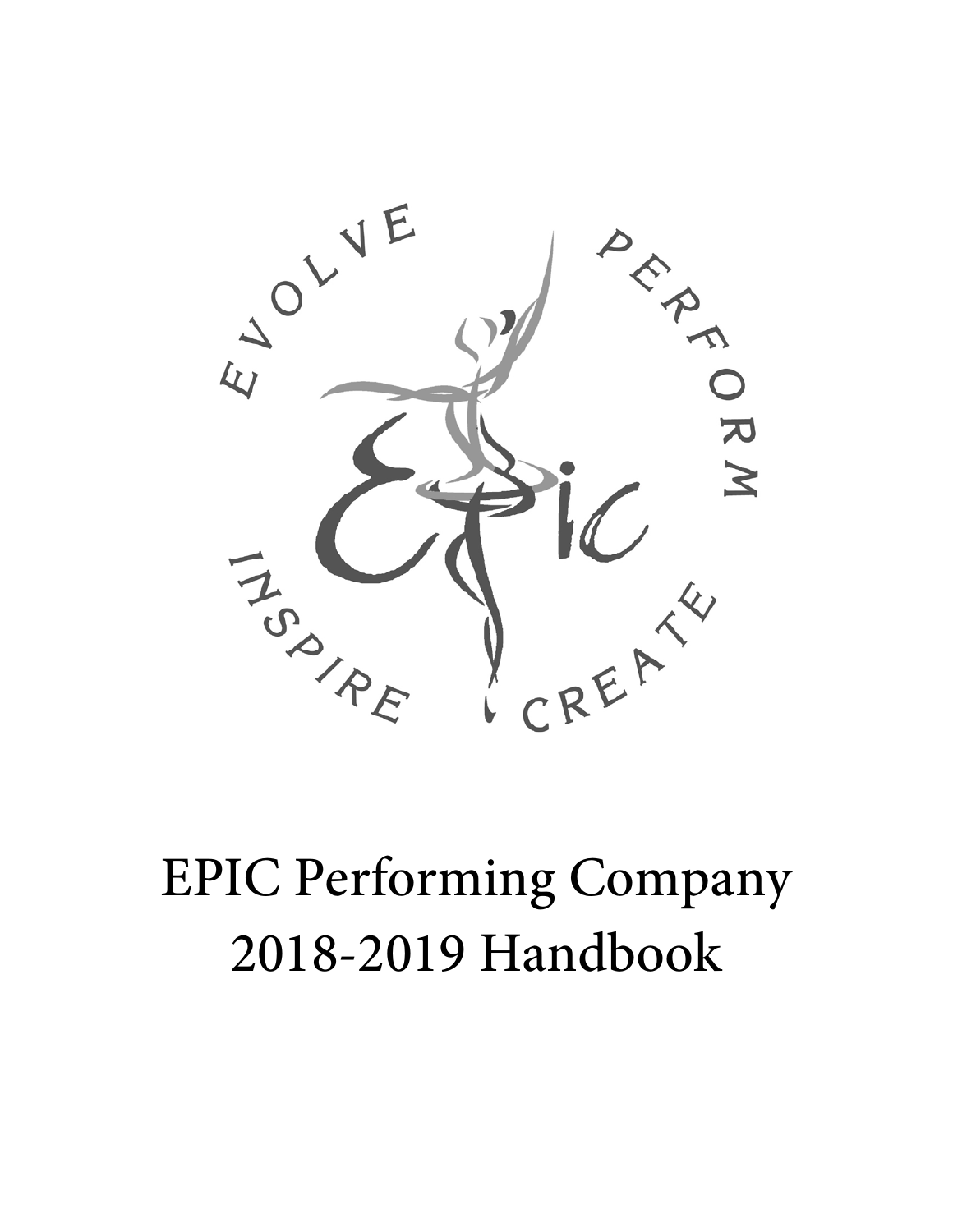

# EPIC History

EPIC was founded in the fall of 2016 and began small with simple community outreach performances. Now moving into its third year, EPIC has become a nonprofit performing company that includes an annual Holiday Showcase, a competition team, and performers that continue to give back to their community. In the summer of 2018, we will be traveling to Disney World to be a part of the Disney Youth Performing Arts Program. We are always looking for new and exciting performance opportunities for our dancers.

### Our Mission

To provide high quality dance instruction with unique performance opportunities in a healthy and fun environment.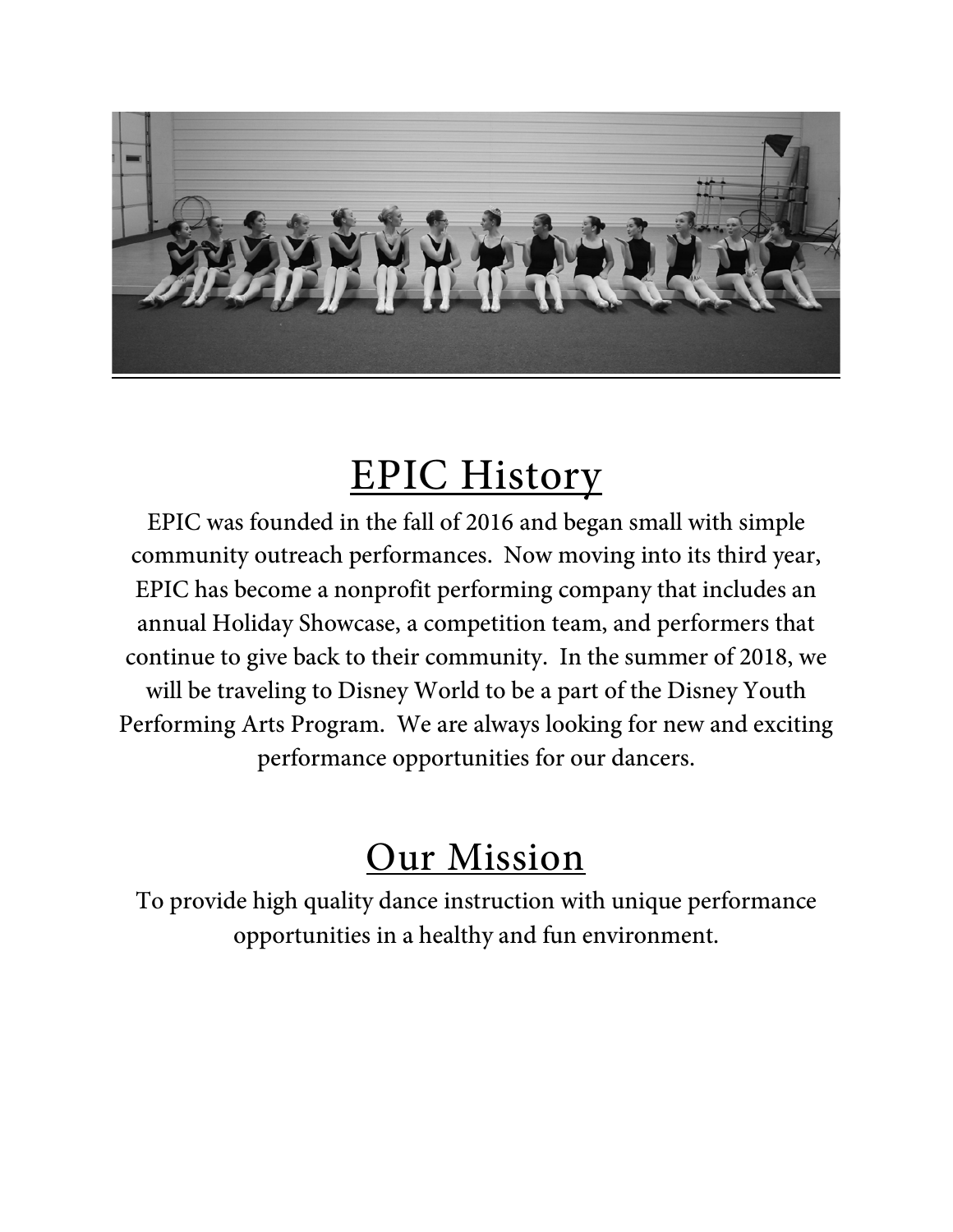### We would like to personally welcome new and returning members to our company!

| Membership Fee | What Is Included?                                                                                                                                                                                       |  |
|----------------|---------------------------------------------------------------------------------------------------------------------------------------------------------------------------------------------------------|--|
| \$125          | • 1/8-page ad in Holiday<br>Showcase program<br>• costuming for Nutcracker<br>group competition pieces,<br>theater rental, & props<br>10% off En Pointe summer<br>programs<br>performance opportunities |  |

### Attendance & Punctuality

Performers must attend every Thursday EPIC rehearsal and arrive, unless already in class, 15 minutes prior to warm up. Attendance is mandatory the Thursday prior to any performance and all half day September Saturdays. We cannot stress the importance of warming up prior to any rehearsal enough. We ask that you make us aware of any planned vacation as soon as possible after auditions.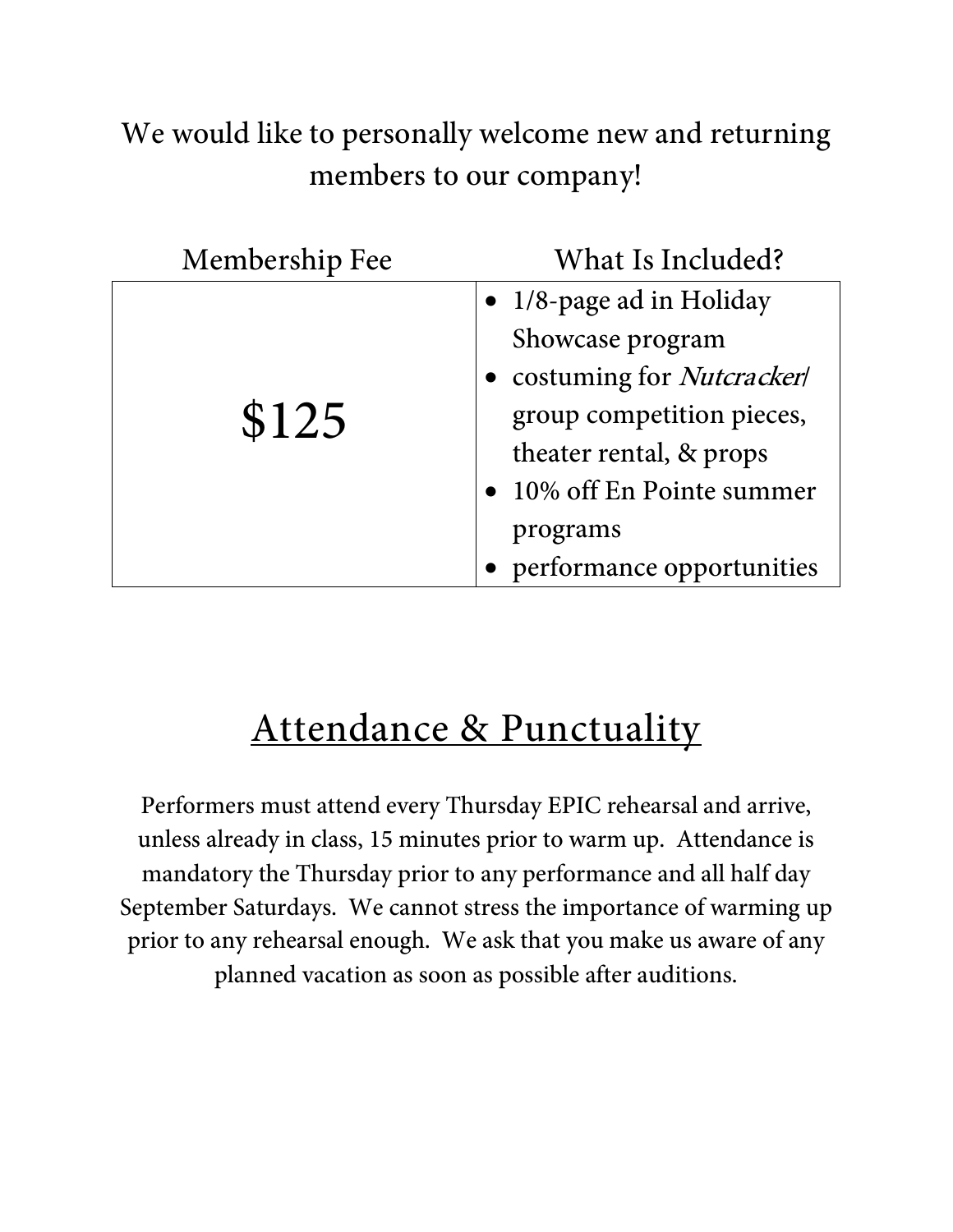# Performer Obligations

- Dancers must take at least ONE ballet class a week at En Pointe (you do not have to perform in recital)
- Dancers must perform in the Holiday Showcase in December
- Dancers must attend Thursday rehearsals
- Dancers must attend September Saturday rehearsals
- Dancers must be in placed in a Level 2 class or higher
- Dancers must attend as many outreach programs as possible
- Dancers are expected to have high attendance in their classes

### Parent Obligations

- Each family is responsible for a \$50 (1/4-page) business ad sale
- Responsible for a print ready ad for every dancer ad and/or business ad
- Encouraged to volunteer for fundraising committees, ticket sales, flower sales, pointe shoes sales, and lobby set up
- Search for community outreach events
- Attend company parent meetings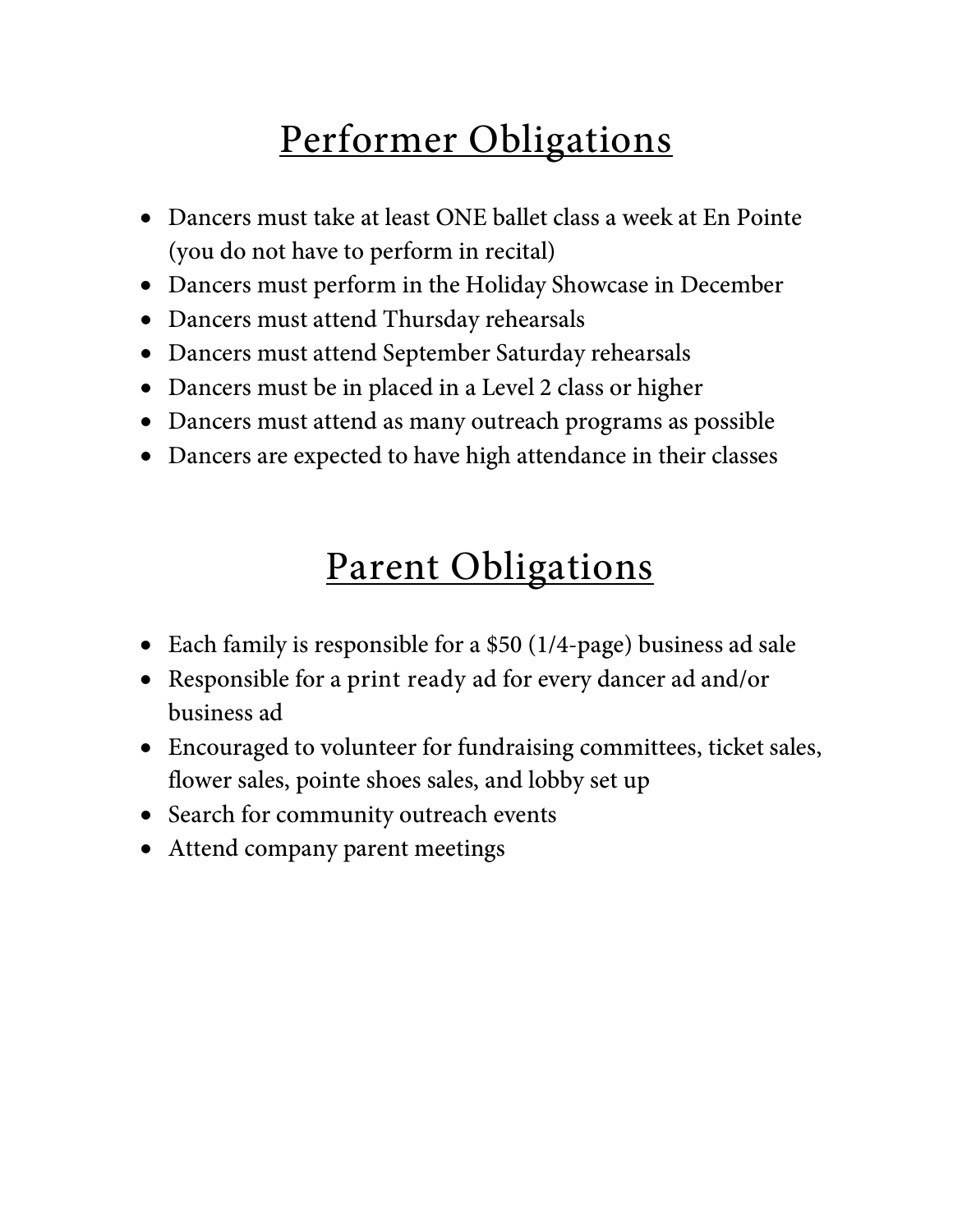# Annual Convention

NUVO Dance Convention National Harbor, MD Gaylord March 1st-3rd 2019



What to Expect:

- Hotel reservations to be made at the host hotel in September/October
- Convention workshop/competition fees to be due by January 25th, 2019
- Workshop classes Saturday & Sunday 8-3
- Competition Friday & Saturday

#### Workshop Tuition Rates\*

| Ages $8-18$          | \$250 |
|----------------------|-------|
| <b>Observer Pass</b> | \$50  |

\*Rates as of 2018

#### Competition Fees\*

| Solo                                    | \$125           |  |  |
|-----------------------------------------|-----------------|--|--|
| Duo/Trio                                | \$65/per dancer |  |  |
| Group                                   | \$50/per dancer |  |  |
| $\sim$ $ -$<br>$\overline{\phantom{a}}$ |                 |  |  |

\*Rates as of 2018

A fee will be charged for anyone who wants to do a solo, duo, or trio that is not assigned by choreography staff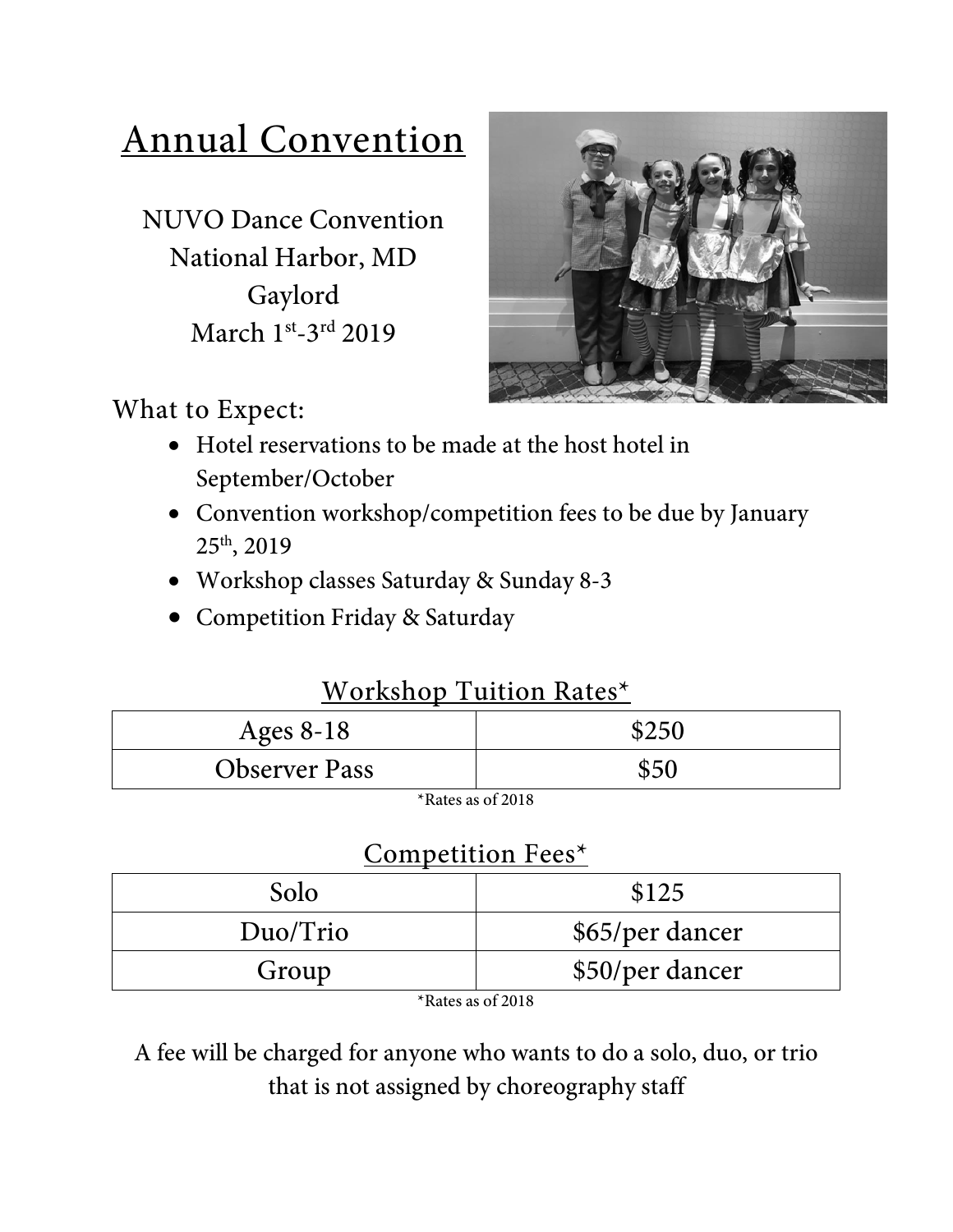#### Rehearsals:

Rehearsals will be held throughout the week and most likely on Friday afternoons/evenings - rehearsals time and days will be determined by the choreographer. Dancers will be selected by the choreographer for each dance. Rehearsals may be added when needed.

#### Convention Workshop Attire:

Workshop classes will generally include: jazz, tap, ballet, contemporary, hip hop, ballroom, and improv. Dancers are expected to be dressed in dance attire with proper dance shoes for each class. If a dancer doesn't have a certain type of shoe, ballet or jazz shoes are to be used. Form fitting dance clothes are to be worn for every class. Sneakers and baggier clothes are allowed for hip hop classes.

#### Competition/Awards

Schedules are unknown until 10 days – two weeks prior to the weekend. Competition usually will take place during Friday evening and Saturday evenings. When the schedule is received, it will be sent via email to those involved and dancers are expected to be there 1.5 hours prior to their scheduled time.

Awards will be given to each dance and are property of En Pointe Studio.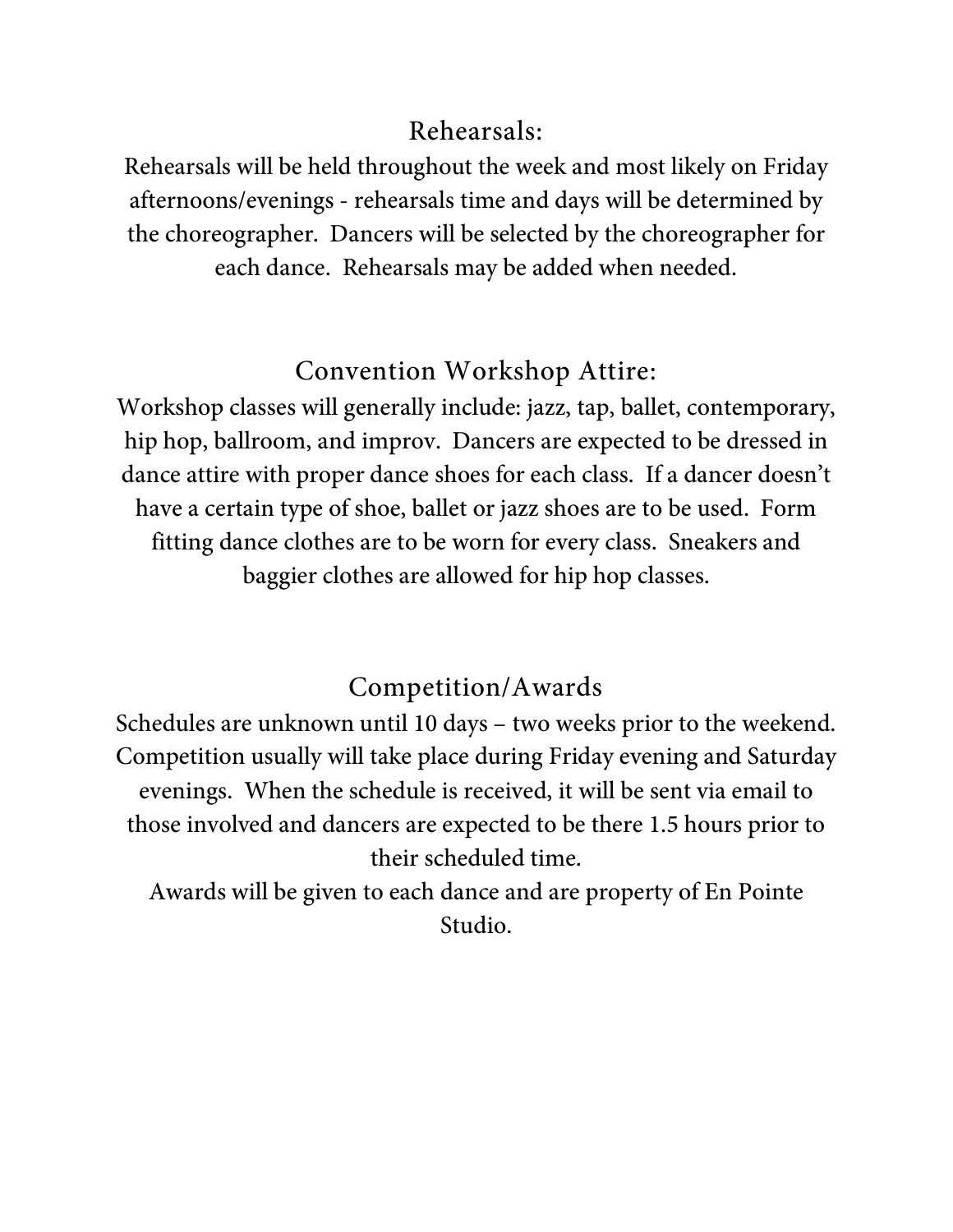## Communication of Information

Email: Information directly relating to the Company will be emailed from the directors only. We ask that you provide ALL emails you would like on the group list.

Facebook: As needed, information will be posted on EPIC Performing Company's FB account. This information will pertain to any last minute changes, weather updates, etc.

Website: To the best of our ability, all information will be located on a tab on En Pointe Studio's website. This will contain basic information such as calendar of events, rehearsal schedules, show information, etc.

Cell Phone: For our senior company members, we will be relying on them at times to relay information to the parents. This will include rehearsal changes, performance call times, event information, etc.

GroupMe: This will be a parent only communication form that will be used for committee purposes, volunteering help, and quick questions. For example: "I'm looking for someone to help sell tickets and flowers for the holiday show! Please contact the committee leader for more information," or "What color tights does Swing wear again?" All other detailed company information will come directly from the directors.

Cork Board/Dry Erase Board: Information for each upcoming Thursday will be posted on these boards.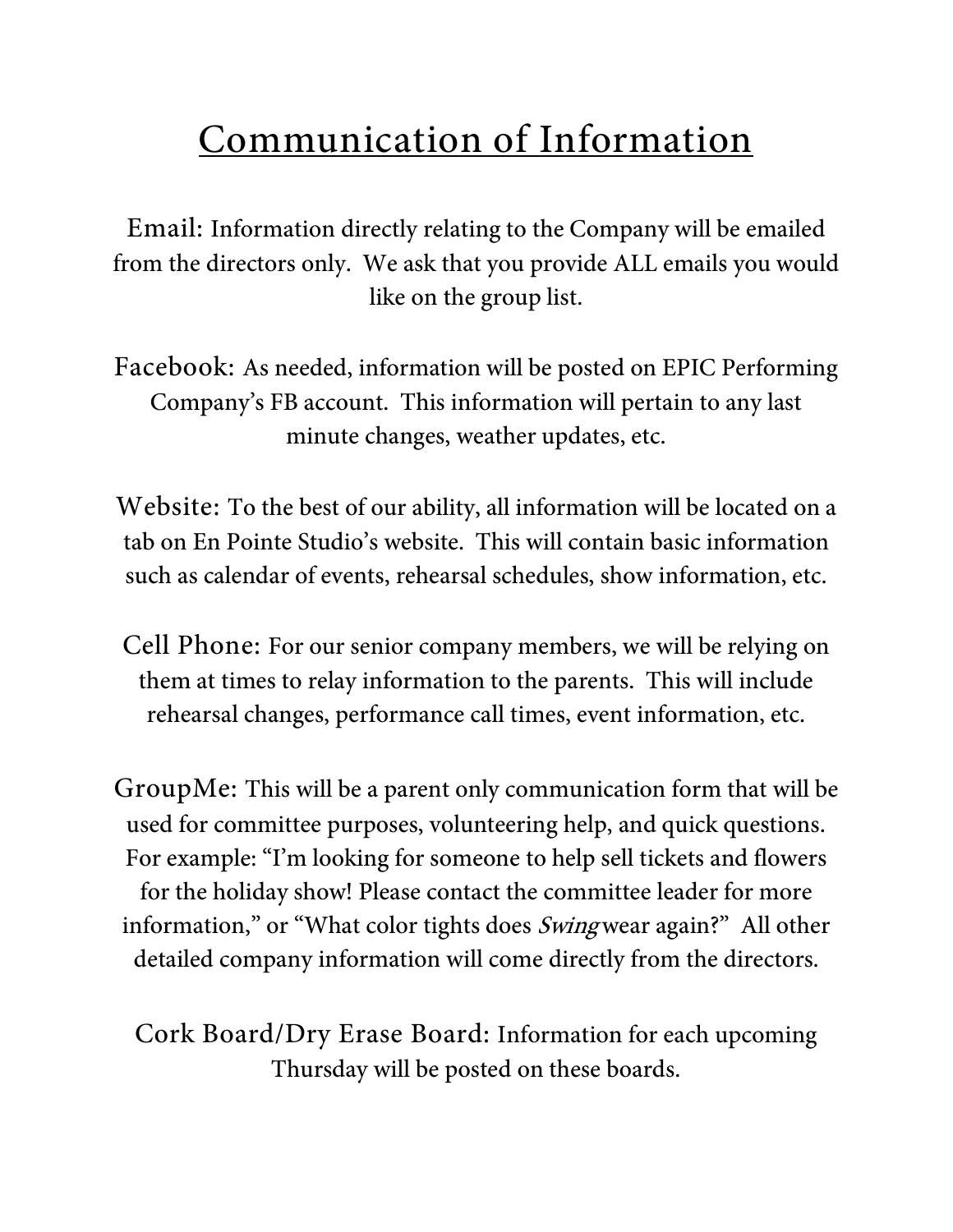### Calendar of Events

September 8<sup>th</sup>, 15<sup>th</sup>, 22<sup>nd</sup>, 29<sup>th</sup> – Nutcracker Rehearsals

October – Fifer's Fall Fest Annual Fundraiser

December – Happy Holidays Dover! Downtown Dover Parade Holiday Showcase

February – EPIC Fest

March 1st-3rd 2019 – NUVO Dance Convention Spring Convention

> May – History, Heritage, & Hops Company Auditions

\*Please note that these are estimate time of events. Once the final dates are in place, the artistic staff will communicate with dancers and parents.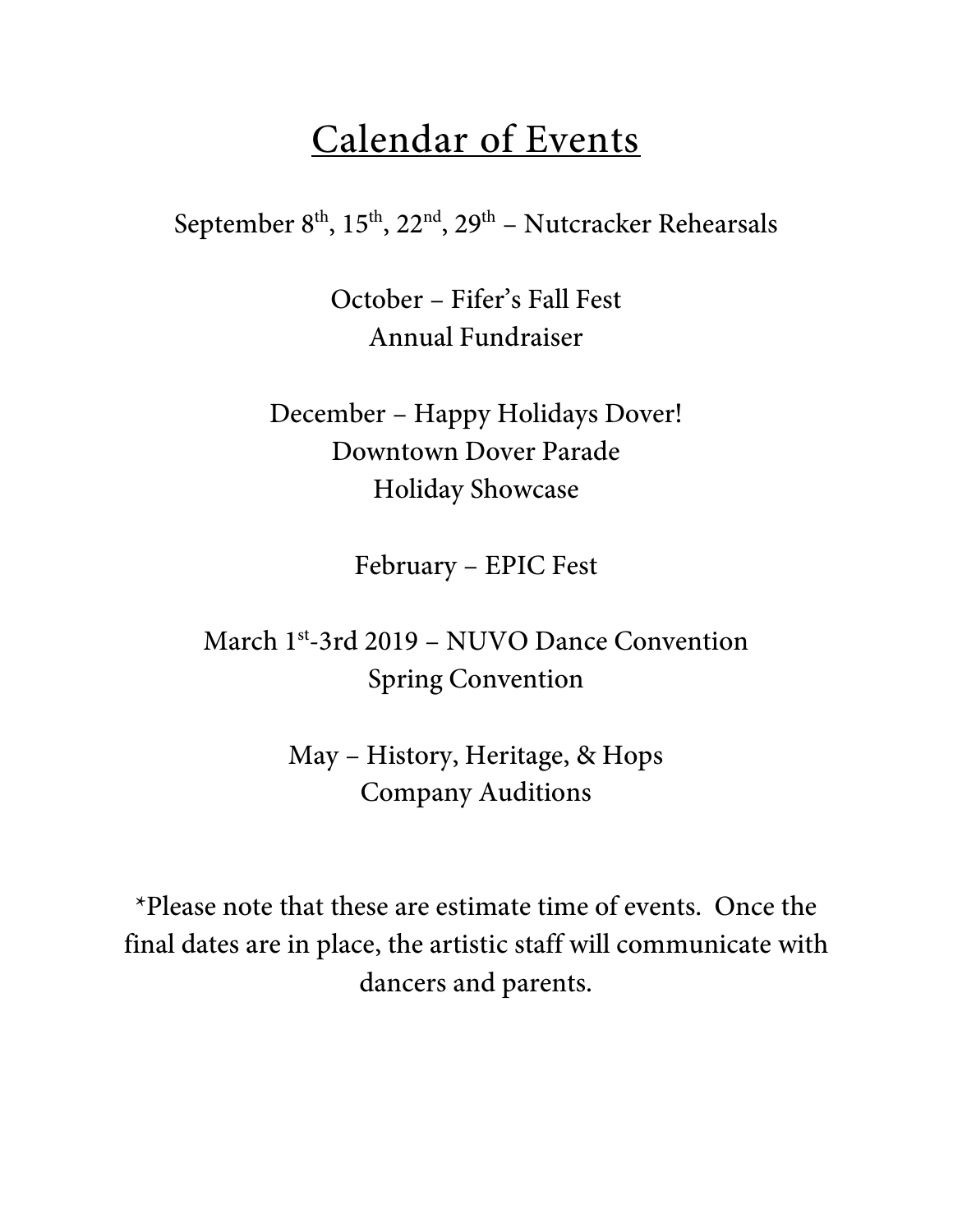### Agreement

I have read and understand the above information, time commitment and monetary commitment involved with my dancer(s) participating in EPIC Performing Company for the 2018-2019 season.

| (Parent Signature)  |                        |                                                                                                                      |  |                                                                       |
|---------------------|------------------------|----------------------------------------------------------------------------------------------------------------------|--|-----------------------------------------------------------------------|
|                     |                        | Date                                                                                                                 |  |                                                                       |
|                     |                        |                                                                                                                      |  |                                                                       |
| (Student Signature) |                        |                                                                                                                      |  |                                                                       |
|                     |                        | Date                                                                                                                 |  |                                                                       |
|                     |                        |                                                                                                                      |  |                                                                       |
|                     |                        |                                                                                                                      |  |                                                                       |
|                     |                        |                                                                                                                      |  |                                                                       |
|                     |                        |                                                                                                                      |  |                                                                       |
|                     |                        | $Age: \_\_\_\_DOB: \_\_\_\_\_\_\_$                                                                                   |  |                                                                       |
|                     |                        |                                                                                                                      |  |                                                                       |
|                     |                        |                                                                                                                      |  |                                                                       |
|                     |                        | <u> 1989 - Johann Stein, mars an deutscher Stein und der Stein und der Stein und der Stein und der Stein und der</u> |  |                                                                       |
|                     |                        |                                                                                                                      |  |                                                                       |
|                     |                        |                                                                                                                      |  |                                                                       |
|                     |                        |                                                                                                                      |  | I allow for photos/videos to be used on social media sites as well as |
|                     |                        | promotional material: YES or NO (Circle One)                                                                         |  |                                                                       |
|                     |                        |                                                                                                                      |  |                                                                       |
|                     | Shirt Size: Pant Size: |                                                                                                                      |  |                                                                       |